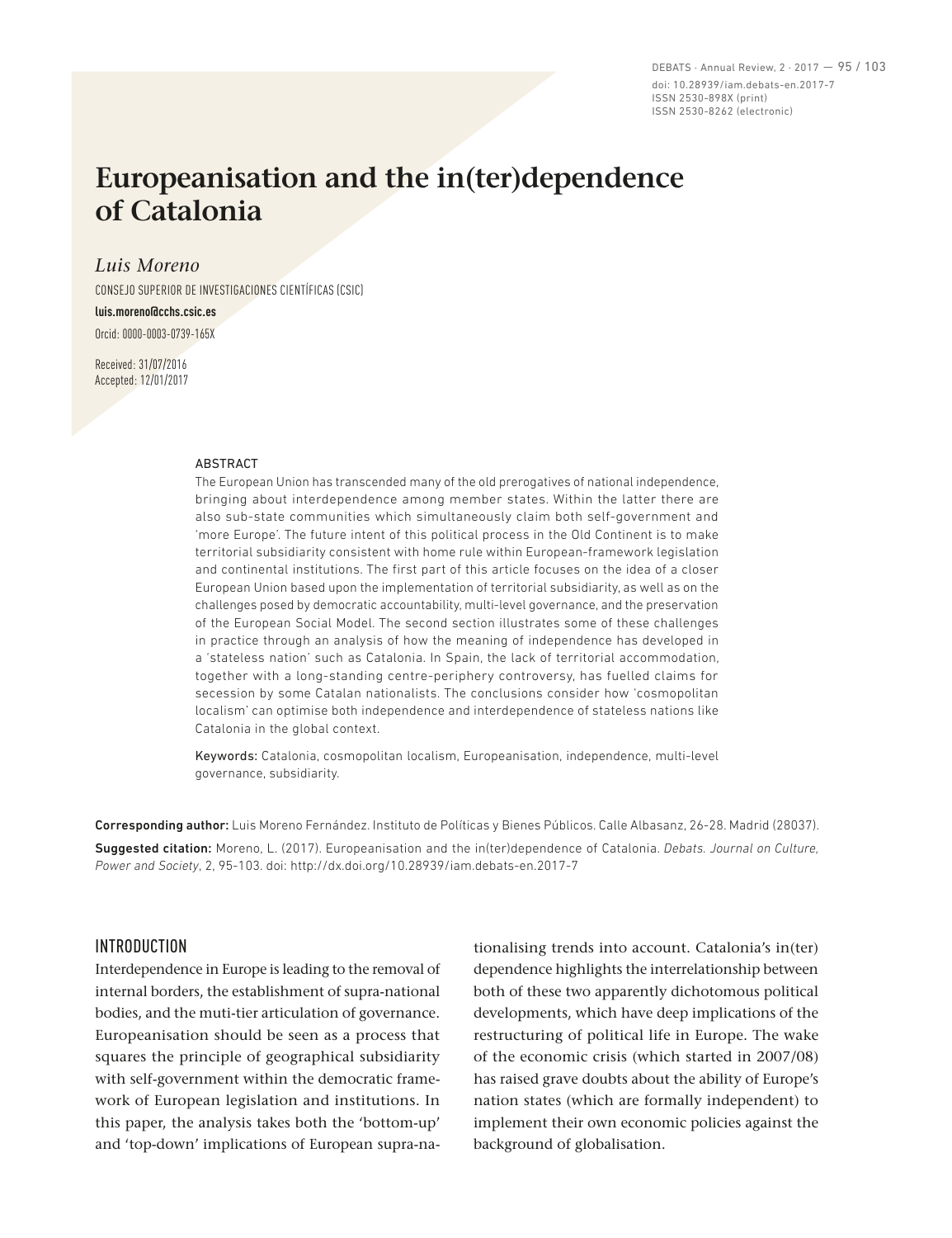The first part of this paper looks at the challenges facing the so‑called stateless nations (such as Catalonia), European subsidiarity, multi-tier governance, and maintaining the European Social Model (ESM). The conceptual review of Europeanisation and decentralisation affects the practical reconciliation of independence (understood as the exercise of self-determination) with interdependence within a supra‑national system (the EU). The next section analyses the latest political developments in Catalan nationalism and its restated secessionist goal. The considerable rise in social acrimony seen in Catalonia reflects the surge in the number of citizens who identify themselves solely as Catalans and not as Spaniards. The concluding comments examine how 'cosmopolitan localism' could help optimise both independence and interdependence processes in Europe within the broader frame of the new World Order. Such an approach implies fostering society's interests in a way that strengthens the sense of local development while participating actively in supra‑national contexts (Moreno, 2000).

### EUROPEANISATION AND DECENTRALISATION PROCESSES

Events occurring as the world moved into the third millennium—especially the financial crisis in 2007—have revealed the limitations of the nation state as a sovereign actor in the global economy. Functional models of majority democracy (such as Britain's, based on 'command and control', or France's Jacobin top‑down approach) have proved insufficient to meet the new challenges of economic globalisation—a process that has developed in parallel with Europeanisation (Loughlin, 2007). In this respect, the EU's institutionalisation should be considered as a hotch‑potch of policies that markedly condition the formal sovereignty of the member states (Piattoni, 2010).

The constitution of a United States of Europe should not be seen as the final aim of Europeanisation. The neo‑functionalist school of thought has adopted a vision whereby universal progress requires a kind of integration—equivalent to aculturation or

assimilation—similar to the 'melting pot' found in the United States (Glazer and Moynihan, 1963). An alternative approach is integration that is not based on standardisation but instead accepts the historic, psychological and social features of a plural Europe. From this pluralist perspective, European convergence can only be articulated by taking into account history and the cultural diversity of the mosaic of people making up Europe (Moreno, 2003).

One should recall that this principle says that political decisions should be taken democratically at a level that is closest to citizens. Thus the purpose of subsidiarity is to limit the power of central authorities in supra‑national bodies and nation states, assuming the principles of proximity and proportionality in governance. In addition, subsidiarity seeks to hinder the over‑proliferation of controls and powers exercised by each tier of government. It therefore facilitates co‑ordinated management of the growing interdependencies in a multi‑level Europe. Institutional trends in the so-called unbundling of territoriality meet citizens' expectations in various spheres (Hooghe and Marks, 2001; Kazepov, 2008).

In general terms, one needs to conceptualise political communities that are constituted by citizens and have certain systemic features, whether at the supra-state, national or sub‑state level (Easton, 1965). In today's public life, independent implementation of cultural policies involves fitting in with citizens' multi‑level identities. These identities are a blend of collective affinities that legitimise different tiers of governance (supra‑state, state and sub‑state) and their democratic accountability (Berg, 2007). Autonomy [self-rule], decentralisation and subsidiarity try to accommodate these institutional responses to the state's inner diversity and pluralism. These local and regional settings (and in some cases, stateless nations) tend to be based on features of 'identity', history, language, and traditions that are reflected in given interests, electoral systems, and channels for representing different elites. In post-dictatorship Spain, various political 'communities' [self‑governing regions] were set up under the 1978 Spanish Constitution. The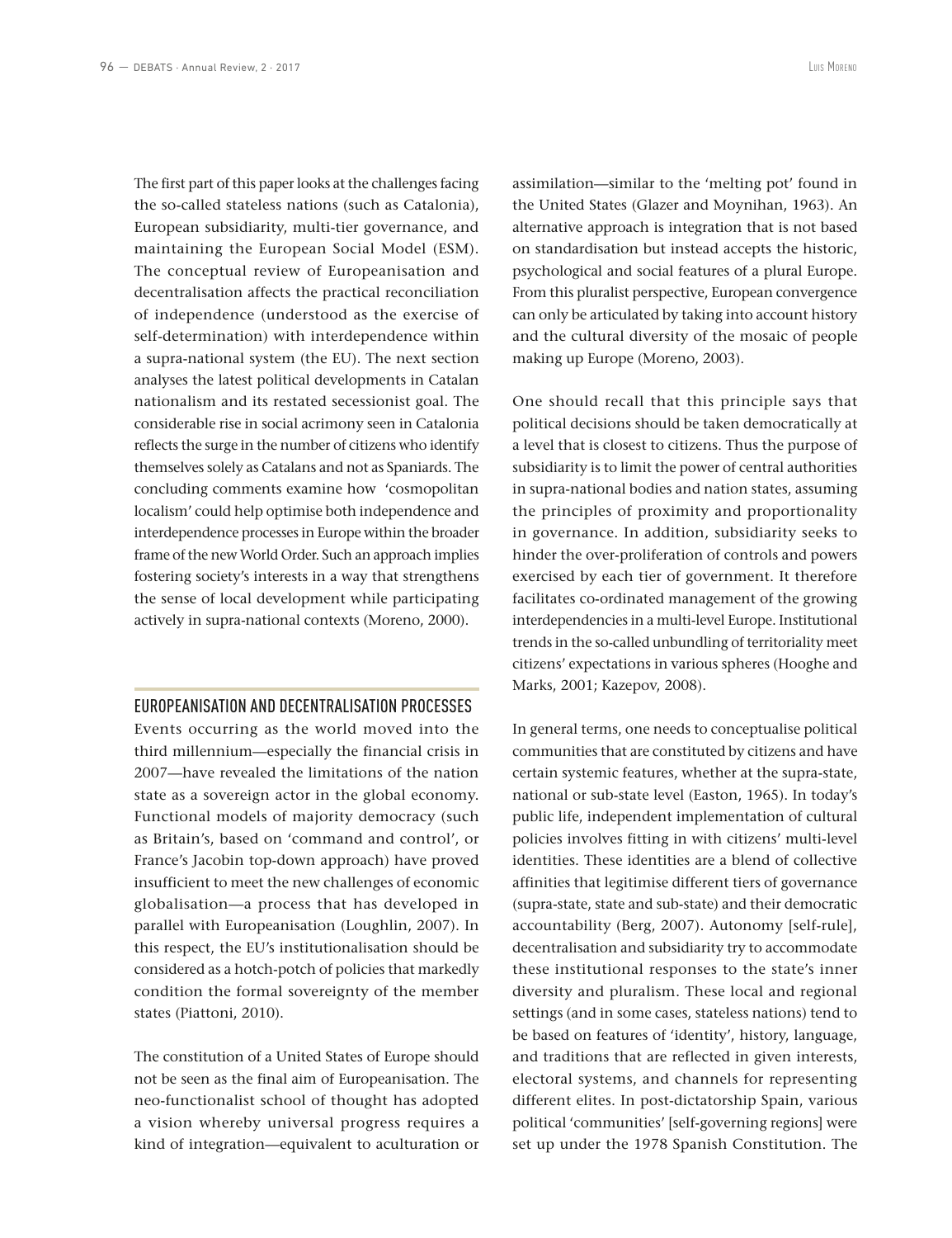name given to these was *Autonomous Communities*. Despite a certain institutional heterogeneity and diverse programme preferences by their governments, all of them took on an in(ter)dependent character and expressed a common aspiration to a bottom-up approach to Europeanisation.

In Catalonia, demands for the effective decentralisation and subsidiarity of cultural policies and greater exercise of political power were not only demanded by nationalist parties but also by federalist and regional ones. Various lower tiers of government were unwilling to accept rationalising intervention by elites and centralised bureaucracies when it came to exercising self-government. In a post-sovereign era, progressive transnationalisation and renewed interdependencies, sub-state governments in Spain and throughout the EU as a whole, enjoyed the financial and political security conferred by supra‑state community institutions (Keating, 2001; Moreno and McEwen, 2005).

Citizenship is the fruit of a combination of identities stemming from supra-state, national and sub-state identities (Faist, 2001). Europeans' multiple identities are a continuous variable of geographical affinities anchored in common human rights and principles of solidarity. Both civil and political spheres have expanded in the middle tier of government in EU member states. Demands on and the exercise of such civil and political rights have affected social citizenship at the regional level (Jeffery, 2009).

Geographical subsidiarity is inextricably linked to the second guiding principal of Europeanisation, namely democratic accountability. There can be no political development in Europe if decisions are made behind closed doors, as has occurred in some member states. Democratic participation and the involvement of citizens in public life are vital for preserving the ESM. This must be conceptualised as a political project articulated through the values of social equity (equality), collective solidarity (redistribution), and productive efficiency (optimisation), resulting from contemporary processes of conflict and collaboration in Europe; the ESM promises 'social citizenship' (the

right to a decent standard of living, social welfare, and paid employment) and as a general strategic aim, the ESM pursues continuous, sustainable economic growth based upon social cohesion (Moreno, 2012).

Multi‑level citizenship not only implies incorporating many attributes of European nations (whether stateless or not) but also integrating them in a common axiological base of a hybrid (and often highly mixed) nature. All this makes up the values underpinning ESM, which legitimises the redistribution of resources and life opportunities that characterise European welfare systems and that make trans‑national solidarity possible (Gould, 2007).

Political interdependence and convergence in the EU does not rest on the establishment of internal frontiers or watertight fields of governance, as was the case of the co-existing system of sovereign states that emerged from the Peace of Westphalia (1648). Europeanisation implies that all European citizens, are subject to European Community Law, which now makes up over half of the legislation affecting their daily lives. The battle against tax evasion (to mention a crucial policy following the onset of the economic crisis in 2007/08) reveals the inefficiency of state controls and the need for a common approach (the European Commission, 2013). In keeping with the subsidiarity principle, it is counter-productive to hinder or limit the self-government of sub-state political communities. Nevertheless, it is unrealistic to expect legitimation of Europe unless there is a redistribution of incomes among its component regions (Ferrera, 2008).

Whether decentralisation restricts the redistribution of incomes and solidarity is a moot point. Scholarly debate on the subject continues to rage. There are also no clear‑cut empirical findings supporting the idea that positive outcomes from redistributive measures would detract from the macro (European or state) levels. Meanwhile, the policies should be managed at the micro level (municipalities and regions). With regard to public spending in multi-tier systems of government, there is a body of research covering influencing factors and their redistributive effects, such as in the case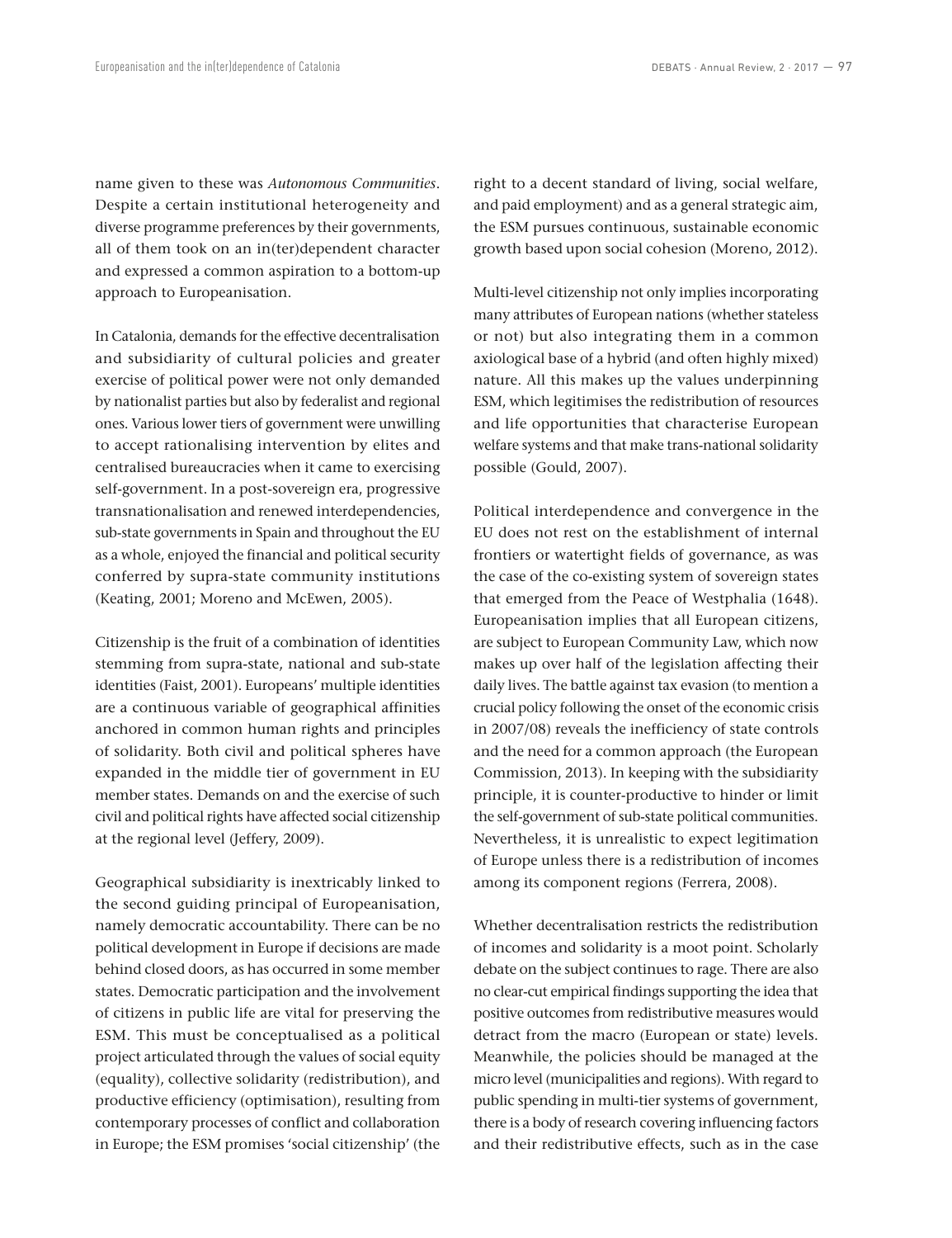of social and welfare programmes or services (Hicks and Swank, 1992). There is a long track record of this literature, which has often argued that decentralisation usually limits growth in public spending. Following this argument, major regional and government rescaling may lead to greater negative effects than any other institutional variable, whether because of corporatism in decision‑making or due to the features of the electoral/presidential systems involved. Yet federal countries such as Australia and Canada, with a long history of public sector involvement, show a positive correlation between public spending and income redistribution (Obinger, et al., 2005). Nevertheless, one should always distinguish between redistribution and distribution when it comes to public resources.

In addition to the structure of the state—or union of states, as in the EU's case—redistribution can also be conditioned by internal diversity. In this respect, it has been argued that there is less redistribution in a state with a highly diverse society. Public decision-making and spending that recognise and accommodate internal diversity may destabilise composite, plural policies. The consequences may be: (a) crowding‑out, with money, time, and energy spent on recognising diversity and the legitimation of asymmetries; (b) the sowing of distrust between citizens living in different places or social settings; (c) mistaken diagnoses that highlight inequalities that particularly affect certain groups or regions within the polity.

The causal relationship between public spending and income redistribution has not been empirically demonstrated. Multiculturalism and the welfare state, for example, have been positively correlated in Canada's case (Banting and Kymlicka, 2006). In reality, empirical studies bearing on the links between ethnic diversity in states, the production of public goods, and the maintenance of social cohesion have proven fairly inconclusive. About half of the studies conducted either confirm or refute the hypothesis that diversity has a negative impact on social trust (Schaeffer, 2013). Following the same line of argument, it has been observed that the determining factor in the legitimation of social solidarity and redistribution of

public spending (including in highly diverse, composite societies) is state institutions, ability to create social trust (Rothstein, 2015).

For middling political communities in composite states, the institutional form taken by decentralisation is a key field for political and programme evaluation. There is some evidence that sub-state authorities tend to be more spendthrift in countries where spending is decentralised but where central government controls revenue and in countries where both income and expenditure is decentralised, sub‑state authorities tend to spend less (Rodden, 2003). In Catalonia's case (which is the subject of the second part of this paper), nationalist allegations on the lines of "Spain robs us" have sought to draw attention to the disproportionate amount of revenue raised in Catalonia compared with public spending in the region. Employing this argument, demands have been made for both the raising of revenue and expenditure to be decentralised, which is what happens in Navarre and the Basque Country.

It is worth recalling that the the Basque Country and Navarre enjoy special privileges vis‑à-vis central government in which the two regional governments enjoy full control over all taxes with the exception of VAT (which is regulated by the EU). This fiscal pact gives these regions a great deal of say over how they spend their money and makes Basque policies much clearer and facilitates accountability. The Basque Country and Navarre are the two autonomous communities that do not contribute to the central government's 'kitty', whose purpose is to ensure the provision of basic public services throughout Spain. This creates a comparative disadvantage for a wealthy region such as Catalonia, which makes a bigger contribution to Spanish centralised funds. It has been argued that this inequitable system is only sustainable because Navarre and the Basque Country make up only 8% of Spain's GDP (Colino, 2012).

In Spain, public spending is considered by the country's regions to be a key part of their self-governing status. Furthermore, the issue of local autonomy is a political hot potato when it comes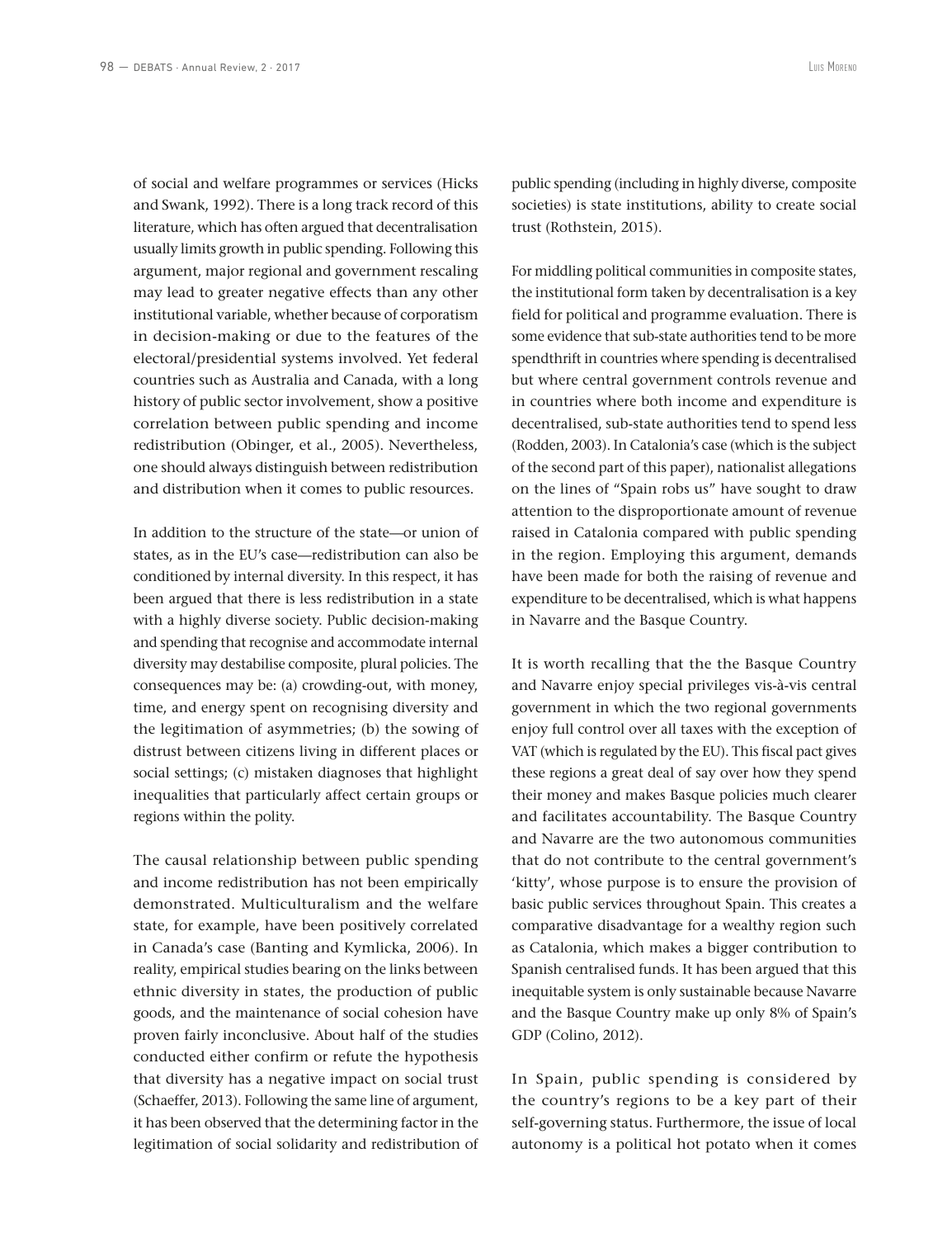to sharing out revenues and expenses among the poorest and richest regions. Economic and financial adjustments are made to meet the Constitutional aim of providing a common level of basic services throughout Spain. Most redistribution systems in the world try to share out funding as fairly as possible—something that is a thorny subject and which leads to clashes between government tiers. In the case of Catalonia and Spain, the last few years have seen rising numbers of clashes and hostility.

In general, criticisms become sharper when middling tiers of government consider the redistribution criteria are too radical or arbitrary and that give poorer regions few incentives to put their finances in order. Poorer regions tend to demand higher public spending to catch up with their richer brethren. Yet redistribution of resources can also be made through large infrastructure projects, which are discretionary and may be criticised by the regions making the biggest net financial contributions. In contrast, some state spending and investment plans enjoy strong support and legitimacy, especially in those regions receiving the funds—for example social security and unemployment benefits.

## THE RESURGENCE OF SECESSIONIST NATIONALISM IN CATALONIA

In Spain, as in other EU member states, Europeanisation and decentralisation processes work in tandem to affect a wide range of policy matters and imply varying degrees of independence and inter-dependence. Political preferences tend to be conditioned by global externalities. In Catalonia's case, many of the issues are linked to in(ter)dependence in the exercise of self‑government and shared government. The latest political mobilisation in Catalonia questioned inter‑regional financial redistribution criteria and claimed the right to secession from the rest of Spain. This section looks at how the meaning of independence has developed in the Catalan context and its implications for Europe and for decentralisation.

After a quarter century of regional self‑government following the end for the Franco dictatorship, Catalan parties agreed that reform was needed to the Statute of Autonomy granted in 1979. On September 30, 2005, the Catalan Parliament passed a bill on a new Statute. No fewer than 120 Catalan MPs voted in favour (the CiU, PSC, ERC, and ICV‑EUiA parties) and just 15 voted against it (from the Partido Popular; PP) and thus, the text was subsequently steered through the Spanish Parliament. The preamble to the new Statute of Autonomy defined Catalonia as a 'nation'. A majority of Catalans approved the Statute in a referendum held on the June 18, 2006.**<sup>1</sup>** The PP lodged claims that some of the articles in the new text were unconstitutional. So too did Spain's ombudsman and five autonomous communities (Aragon, the Balearic Islands, Valencia, Murcia, and La Rioja). On June 27, 2010, after over four years of deliberations, Spain's Constitutional Court declared various articles in the draft Catalan Statute of Autonomy to be illegal. It also stated that Catalonia's self definition as a nation had no legal effect.

The Constitutional Court's ruling reflected a centralist bias, especially because many of its members were closely aligned with the PP. Criticism of the ruling in Catalonia boosted disaffection with Spain's central institutions and strengthened nationalist forces in the region, especially those advocating secession. The celebration of Catalonia's national day on September 11, 2011 featured a massive demonstration on the streets of Barcelona.**<sup>2</sup>** When the president of the Catalan government went to negotiate a fiscal pact with Spanish president Mariano Rajoy, his aim was to get the same kind of deal for the region as the Basque Country and Navarre. The PP‑led government's response was a resounding 'No'. Hence, distrust between the Spanish and Catalan governments soared.

 <sup>1</sup> The voter turnout was 48.85%, of which 73.90% voted for independence, 20.76% against, and 5.34% were spoiled votes. Abstension exceeded 50% of the electorate, indicating that under a third of voters actively voted for independence.

 <sup>2</sup> As tends to happen in Spain, the figures for the number of demonstrators varied wildly, from 1.5 million according to the local police to 2 million according to Catalan government sources. Meanwhile, the Spanish government delegation in Catalonia set the figure at a paltry 600,000.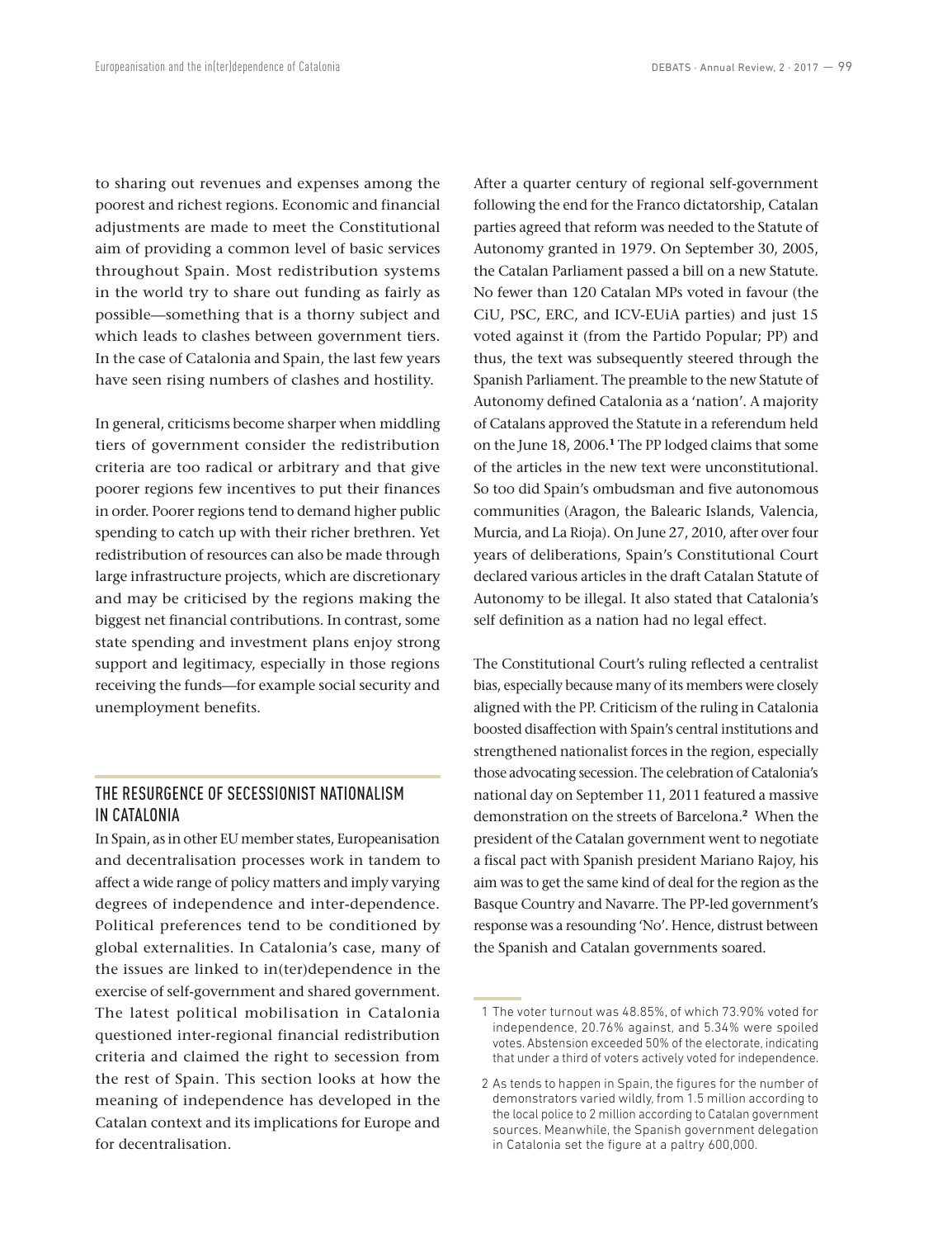A renewed call for independence spread the length and breath of Catalonia. Nationalist parties and civil associations effectively mobilised the growing number of politically discontent Catalans. The ill-feeling was expressed in 'identity' terms and the notion that Catalonia was not part of Spain and did not want to belong to it either.

The economic crisis, which began in 2007/08, encouraged the PP to embark on recentralisation policies, which only heightened tensions in Catalonia. Critics argued that decentralisation policies pursued through the Spanish system of autonomous communities actually reflected administrative scattering and the use of mechanisms that had been used in a more or less hybrid form in other advanced Western democracies (Gagnon, 2009; Requejo and Nagel, 2011).

Pro-independence nationalists conveyed the idea that Catalonia would be economically a lot better off on its own. Here, one should take into account that Catalonia's GDP (some 200,000 million) is greater than that of Portugal. With a population of 7.5 million (roughly 16% of the total for Spain), Catalonia would only be a 'middling' country in the EU but in economic terms, it would be one of its most advanced. The nationalist mobilisation sought to maximise the 'window of opportunity' presented by the economic crisis, insisting that an independent Catalonia would end exploitation by the rest of Spain. The allegation that Spain was robbing Catalonia was thrown together with the idea that independence lay within the region's grasp.

### *Dual identities and exclusive identities*

Following the Constitutional Court ruling, the percentage of citizens in the region who considered themselves 'solely Catalan' rose markedly. According to surveys carried out in 2013, the numbers of those placing themselves in the 'exclusive geo‑ethnic identification category' soared in comparison with the responses to the so‑called Moreno Question**<sup>3</sup>** in the mid 1980s (see Table 1). From this, one can deduce that the huge rise in the number of the region's citizens identifying themselves exclusively as Catalan has taken place over the last few years and is largely of a reactive nature. Many who saw themselves as solely Catalan felt humiliated by the Spanish government's refusal to negotiate decentralisation and conferral of greater fiscal powers (Moreno, 2014).

Following Scotland's official referendum on independence (held on September 18, 2014), Catalan nationalists decided to hold their own public consultation. Although Spain's Constitutional Court declared the consultation illegal, the Catalan government held an informal straw poll (a referendum in all but name) on November 9, 2014. No less than 80% of those casting a vote chose independence (that is to say, those answering 'Yes' to the two questions on the ballot papers).**<sup>4</sup>** However, the voter turn out was 37%.

At the end of 2015, various nationalist parties supported the holding of 'plebicitary' elections. The idea was that the Catalan government would formally (and unilaterally) declare independence if the number of MPs made up a majority. Here, one should note that several parties had explicitly presented manifestos with a joint commitment to independence. The results of the elections held on September 27, 2015 were less than clear-cut. The turn out was high at 77%. While 53% of the MPs elected were pro-independence, they only represented 48% of all citizens eligible to vote. The new parliament began a process of secession (euphemistically termed 'disconnection'), stating its intention to declare a Republic of Catalonia. A few days later, Spain's Constitutional Court ruled the statement null and void. The election of a new Catalan president (Carles Puigdemont) was the result of two pro‑independence forces in the Catalan Parliament (Junts pel Sí and Candidatura d'Unitat Popular). The picture was further complicated by elections in Spain on December 20, 2015 and on June 26, 2016. The difficulties the two pro‑secession groups are having in enlisting parliamentary support suggest growing uncertainty over what may happen in the future.

 <sup>3</sup> Formulated for the first time in the British academic world in my doctoral thesis (Moreno, 1986).

 <sup>4</sup> The sequence of the questions was: "Do you want Catalonia to be a state?" and "If so, do you want this state to be independent?".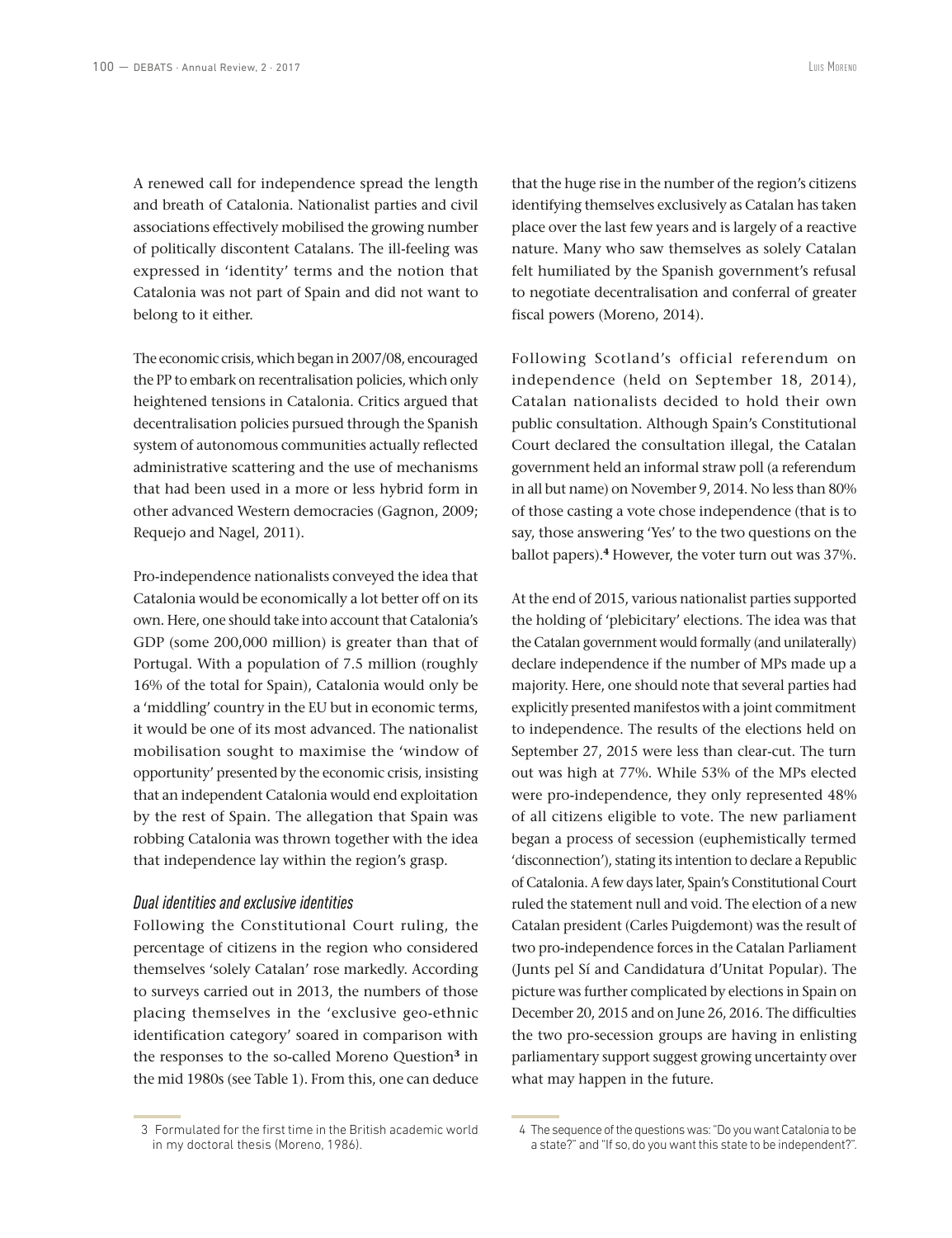|                                                            | 1985(%) | 2013 (%) CEO | 2015 (% CIS) |
|------------------------------------------------------------|---------|--------------|--------------|
| I consider myself to be solely Catalan                     | 9       | 31           | 24           |
| I consider myself to be more Catalan than Spanish          | 24      |              | 23           |
| consider myself to be Catalan and Spanish in equal measure | 47      | 33           | 38           |
| I consider myself more Spanish than Catalan                |         |              | 5            |
| I consider myself to be solely Spanish                     | 12      | 4            | 6            |
| Don't Know / No response                                   |         |              |              |

## **Table 1: Responses in Catalonia to 'the Moreno Question' "Which one of the following five categories would you place yourself in?" (1985 and 2013)**

CEO: *Centre d'Estudis d'Opinion* [Centre for Opinion Surveys]

CIS: *Centre d'Investigacions Sociòlogiques* [Sociology Research Centre]

Note: Percentages have been rounded

SOURCE: Moreno 1997, 2004 and Study 3113 (CIS, 2015)

## CONCLUSIONS: TOWARDS A COSMOPOLITAN LOCALISM?

For from being consistent and uniform, European societies not only exhibit diversity but also have internal structures and rifts. They face challenges on how to incorporate (rather than assimilate) political communities with different collective identities. The articulation of these communities, through optimisation of political independence and inter-dependence, should avoid a unilateral approach. The challenge lies in how to foster democratic interaction between regions and tiers of government rooted in history while avoiding sterile confrontation.

In reality, bottom‑up trans‑nationalisation and top‑down decentralisation have driven the growth of a kind of cosmopolitan localism in Europe. This reflects two (apparently opposed) social interests: (a) fostering a sense of citizen identity and 'belonging'; (b) active participation within a global context. Furthermore, citizens have shown themselves willing to fully assume complementary identities corresponding to different political spheres (municipal, regional, national, and supra‑national); (Moreno, 2004).

Paradoxically, the EU supra‑state has strengthened sub‑state units, which aspire to greater political decentralisation. As in Catalonia's case, 'partner regions'

(as the EU would have it) take a proactive approach to self-government. Both processes involve bottom-up and top‑down political adjustments in Europe that have allowed the spread of a kind of cosmopolitan localism that reflects both society's interest and fosters a sense of 'belonging' and taking an active role in a supra‑state context. The result is growing communion between the particular and the general (Norris, 2000).

Regions such as Catalonia no longer depend on the kind of nation‑building programmes pursued in the 19th and 20th centuries. Their entrepreneurs, social leaders, and intellectuals have adopted many of the initiatives and roles that in the past were undertaken and played by enlightened elites, which monopolised power and set up regional mechanisms for widening their sway from the centre to the periphery. Nowadays, the positions of influence are more widely geographically spread, allowing greater political intervention by sub-state tiers of government. Furthermore, policy-makers' careers are no longer inextricably linked to climbing the ladder in central government, where the plum jobs carrying most influence were to be had. Today, many political representatives pursue their careers in regional posts —something that does not preclude taking on state or supra‑state jobs later on.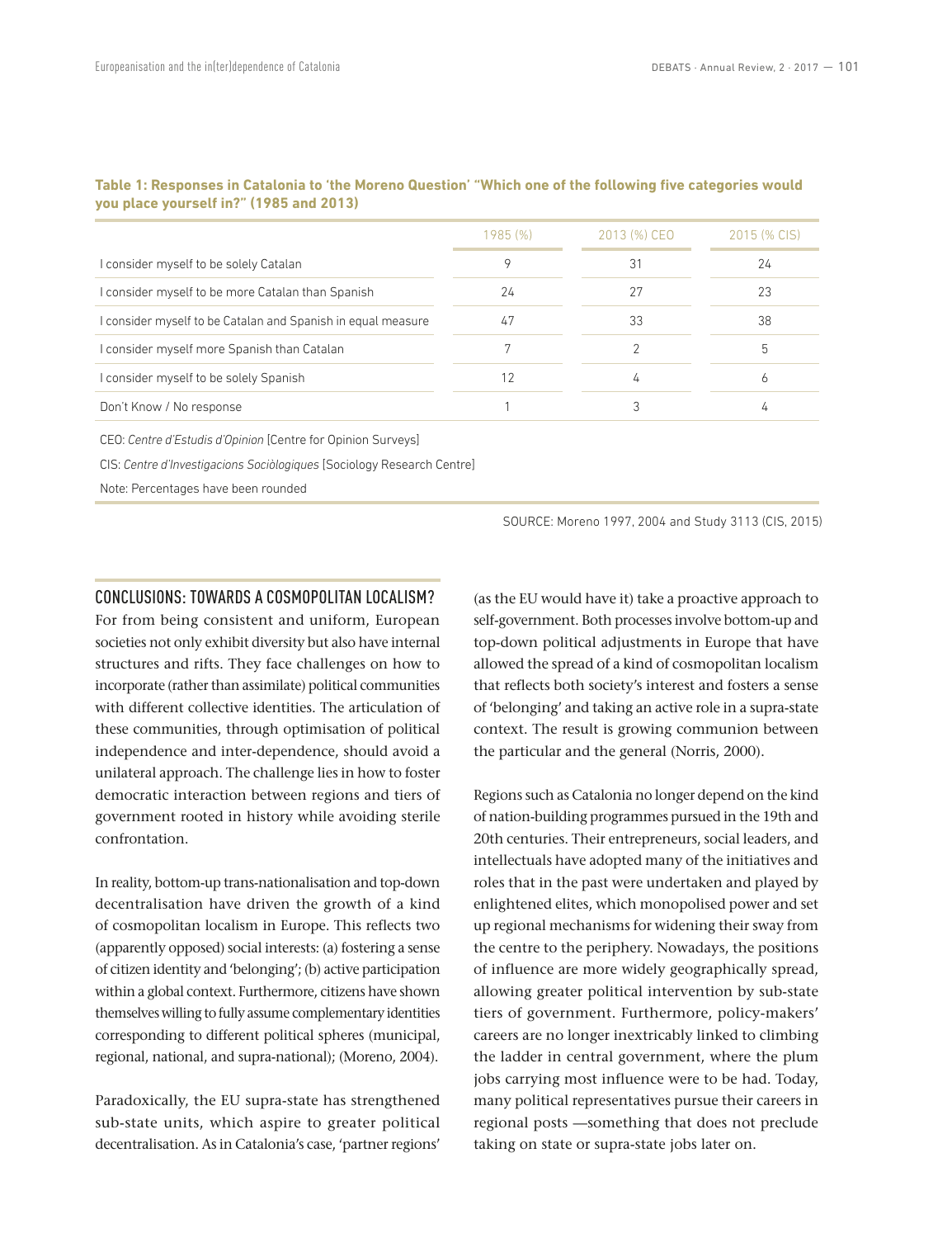The cosmopolitan localism approach can be seen in middling political communities—generally in those regions that do not constitute independent countries (e.g., Catalonia, Scotland, or Flanders). Here, one should note that these regions are larger than some EU member states (e.g., the Czech Republic, Slovenia, and Luxembourg). There are also metropolitan areas of considerable size and importance (e.g., Brussels, London, and Milan). The latter seem to follow a pattern similar to that seen in mediaeval European political communities (the Italian city-states, the towns of the Hanseatic League, and Central European principalities. All of these, prior to the discovery of the New World, constitute a common institutional reference point in the EU and in the process of Europeanisation. This is

particularly true of the common interest in maintaining social welfare, which is the cement for ensuring an ever closer union (Moreno, 2012).

One should recall that the processes described above have occurred during the period of stability following the Second World War (excluding the regional wars in the Balkans in the 1990s). That said, one cannot rule out another European war given latent rivalries among nation states and the growth of religious fundamentalism and xenophobia. Hence, civilised ways of achieving centralisation and Europeanisation to reconcile political unity and diversity through the consolidation of a new cosmopolitan localism are needed.

#### **REFERENCES**

- Banting, K., and Kymlicka, W. (2006). *Multiculturalism and the welfare state. Recognition and redistribution in contemporary democracies*. Oxford: Oxford University Press.
- Berg, L. (2007). *Multi-level Europeans. The Influence of Territorial Attachments on Political Trust and Welfare Attitudes.* Gotemburgo: Göteborgs universitet.
- Colino, C. (2012). Devolution‑Max á la Basque: a model for a Scotland within the UK? Research Paper 4/2012. Accessed on the 3rd of April 2017 at http://www.davidhumeinstitute.com/wp‑content/uploads/2012/01/ Research‑Paper‑4‑2012-Colino.pdf
- Easton, D. (1965). *A Systems Analysis of Political Life*. Nueva York: Wiley.
- European Commission (2013). Combating tax fraud and evasion. Commission contribution to the European Council of 22 May 2013. Accessed on the 3rd of April 2017 at http://ec.europa. eu/europe2020/pdf/tax\_en.pdf
- Faist, T. (2001). Social Citizenship in the European Union: Nested Membership. *Journal of Common Market Studies, 39*(1), 37‑58. doi: 10.1111/1468‑5965.00275
- Ferrera, M. (2008). Solidarity beyond the nation-state? Reflections on the European experience. In O. Cramme and P. Diamond (ed.), *Social Justice in a Global Age* (p. 177‑194). Cambridge: Polity Press.
- Gagnon, A. G. (2009). *The Case for Multinational Federalism: Beyond the all‑encompassing nation*. London: Routledge.
- Glazer, N., and Moynihan, D. P. (1963). *Beyond the Melting Pot*. Cambridge, DT.: MIT / Harvard University Press.
- Gould, C. C. (2007). Transnational solidarities. *Journal of Social Philosophy, 38*(1), 148‑164. doi: 10.1111/j.1467‑98 33.2007.00371.x
- Hicks, A., and Swank, D. H. (1992). Political institutions and Welfare Spending in Industrialized Countries, 1960‑82. *American Political Science Review, 86*(3), 658‑674. doi: 10.2307/1964129

Hooghe, L., and Marks, G. (2001). *Multi‑level Governance and European Integration*. Lanham, MD: Rowman & Littlefield.

- Jeffery, C. (2009). Devolution, Public Attitudes and Social Citizenship. In S. L. Greer (ed.), *Devolution and Social Citizenship in the United Kingdom* (p. 73‑96). Bristol: Policy Press.
- Kazepov, I. (2008). The subsidiarization of social policies: Actors, processes and impacts. *European Societies, 10*(2), 247‑273. doi: 10.1080/14616690701835337
- Keating, M. (2001). *Plurinational Democracy: Stateless Nations in a Post‑Sovereignty Era*. Oxford: Oxford University Press.